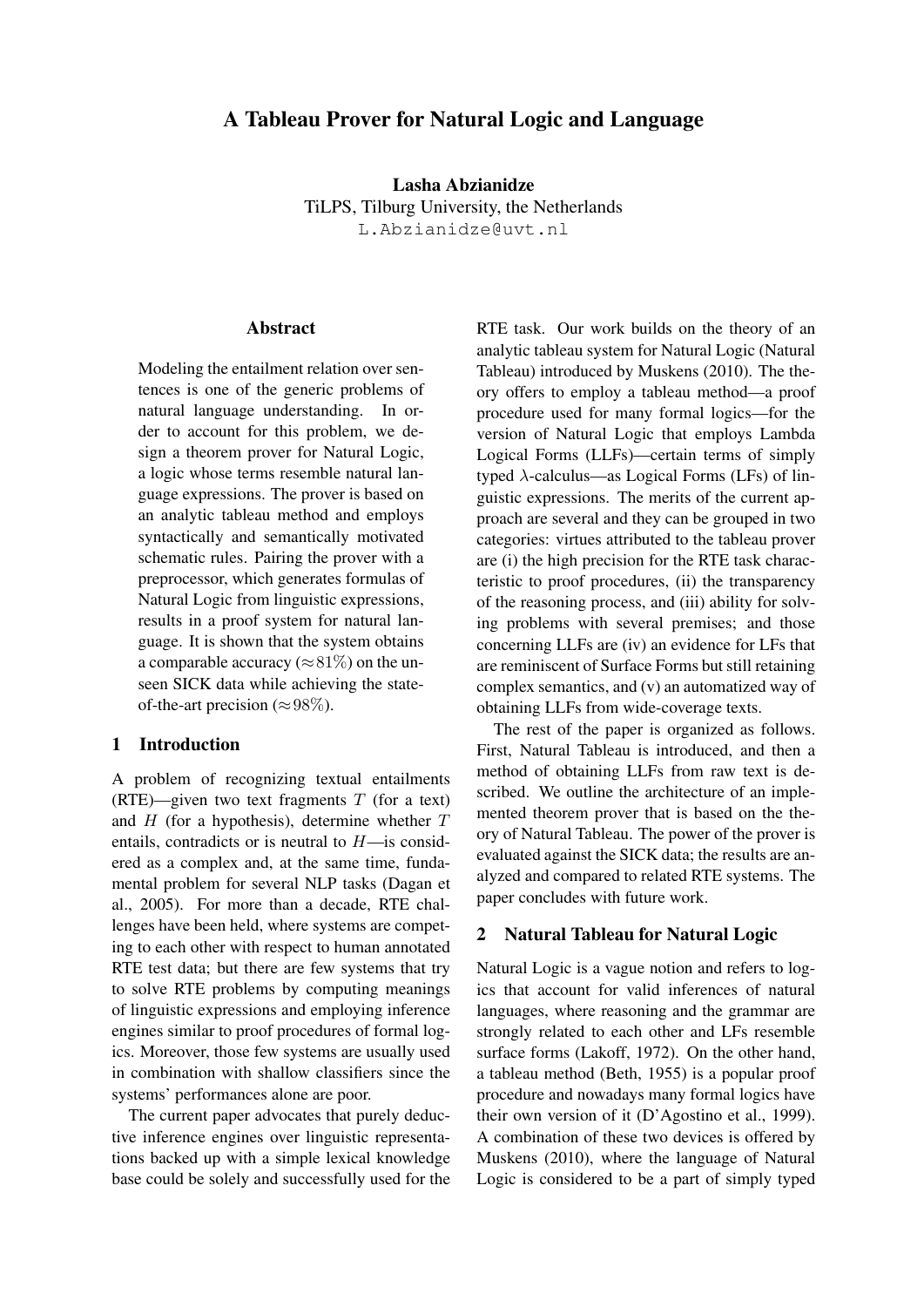| $X \land B : [] : \mathbb{F}$      | $A \cdot [\vec{C}] : \mathbb{X}$ | $A : [\vec{C}] : \mathbb{Y}$ |                        |                        |     |     |     |     |
|------------------------------------|----------------------------------|------------------------------|------------------------|------------------------|-----|-----|-----|-----|
| $A : [c] : \mathbb{T}$             | $A : [B, \vec{C}] : \mathbb{X}$  | $A : [\vec{C}] : \mathbb{T}$ | $A : [d] : \mathbb{F}$ | $B : [d] : \mathbb{F}$ |     |     |     |     |
| $B : [c] : \mathbb{F}$             | $A : [B, \vec{C}] : \mathbb{X}$  | $B : [\vec{C}] : \mathbb{F}$ | $x$                    | $x$                    | $x$ | $x$ |     |     |
| $B : [\vec{C}] : \mathbb{F}$       | $x$                              | $x$                          | $x$                    | $x$                    | $x$ |     |     |     |
| $x$ and $c$ is a <i>first</i> term | $A \cdot [\vec{C}] : \mathbb{X}$ | $x$                          | $x$                    | $x$                    | $x$ | $x$ |     |     |
| $x$ and $c$ is a <i>first</i> term | $A \cdot [\vec{C}] : \mathbb{X}$ | $x$                          | $x$                    | $x$                    | $x$ | $x$ | $x$ | $x$ |

Figure 1: Tableau rules for quantifiers ( $\forall_F$  and  $\exists_F$ ), Boolean operators (NOT), formatting (PUSH and PULL) and inconsistency ( $\leq \times$ ). The relation  $\leq$  stands for entailment,  $\vec{C}$  and  $\mathbb{X}$  are meta-variables sequences of terms and truth signs ( $\mathbb T$  and  $\mathbb F$ ), respectively; the bar operator  $\overline{\mathbb X}$  negates a sign.

 $\lambda$ -terms that are built up from variables and lexical constant terms with the help of application and lambda abstraction. The terms of the language are called LLFs and resemble linguistic surface forms: $<sup>1</sup>$ </sup>

$$
\begin{aligned} & \texttt{a}_{(et)(et)t} \texttt{bird}_{et} \texttt{fly}_{et} \\ & \texttt{some}_{(et)(et)t} \texttt{bird}_{et} \texttt{(not}_{(et)et} \texttt{fly}_{et}) \\ & \texttt{not}_{((et)(et)t)(et)(et)t} \texttt{all}_{(et)(et)t} \texttt{bird}_{et} \texttt{fly}_{et} \end{aligned}
$$

Note that common nouns and intransitive verbs are typed as properties (i.e. functions from entities to truth values) and quantifiers as binary relations over properties; the latter typing treats quantified noun phrases (QNPs) as generalized quantifiers (GQs)—a term of type properties over properties  $(et)t$ .

A Natural Tableau entry is a tuple containing a term, a sequence of terms representing an argument list, and a truth sign. The entries are such that when a term is applied to all arguments from an argument list in the order of the list, the resulted term is of type truth value. For example,  $A_{\text{eet}}c_{e}$ : [d<sub>e</sub>]: T is a valid tableau entry (i.e. a node) since it consists of a term  $A_{\text{eet}}c_{\text{e}}$ , an argument list  $[d_{\text{e}}]$  and a truth sign T standing for *true*, and additionally,  $A_{\text{eet}}c_{\text{e}}d_{\text{e}}$  is a term of type t.

A tableau method is a refutation method and it proves an argument by searching a counterexample. The search process is guided by applications of certain set of rules. A tableau rule is a schema with a set of antecedent nodes above a line and a set of precedent branches below a line, where each

1 : not all bird fly : [ ] : T 2 : some bird (not fly) : [ ] : F 3 PUSH[1] : not all bird : [fly] : T 4 PUSH[3] : not all : [bird, fly] : T 5 NOT[4] : all : [bird, fly] : F 6 PULL[5] : all bird : [fly] : F 7 PULL[6] : all bird fly : [ ] : F 8 <sup>∀</sup><sup>F</sup> [7] : bird : [c] : T 9 <sup>∀</sup><sup>F</sup> [7] : fly : [c] : F 11∃<sup>F</sup> [2] : not fly : [c] : F 13NOT[11] : fly : [c] : T <sup>14</sup>≤×[9,13] : × 10∃<sup>F</sup> [2] : bird : [c] : F <sup>12</sup>≤×[8,10] : ×

Figure 2: The closed tableau serves as a proof for: *not all birds fly* → *some bird does not fly*

branch consists of (precedent) nodes. A rule is applicable if all its antecedent nodes match to some nodes in a tableau, and after the rule is applied, precedent nodes of the rule are introduced in the tableau. A tableau consists of branches where each branch models a situation and is either closed (i.e., inconsistent) or open (i.e., consistent) depending whether it contains a closure  $\times$  sign (i.e., an obvious contradiction). A tableau is closed if all its branches are closed, otherwise it is open.

In Figure 2, a tableau proof, which employs the rules of (Muskens, 2010) from Figure 1, is presented. In order to show a way the tableau is developed, the nodes are enumerated and annotated with a source rule and IDs of nodes from which a current node is obtained. For example, 3 is obtained from 1 by the PUSH rule. In order to prove an argument, the tableau starts with a counterexample of the argument, i.e. a premise being true and a conclusion false. After several rule applications, all the branches of the tableau close meaning

<sup>&</sup>lt;sup>1</sup>Since modeling intensionality is beyond the scope of the paper, we present LLFs typed with extensional semantic types, i.e. types are built up from basic e (for entities) and  $t$  (for truth values) types. We use the comma as a type constructor, e.g.,  $(e, t)$  stands for a functional type from entities to truth values. The comma is omitted when types are denoted by single letters, e.g.,  $et$  stands for  $(e, t)$ . Taking into account right-associativity of the type constructor we often drop parentheses for better readability. Terms are optionally annotated with their types in a subscript.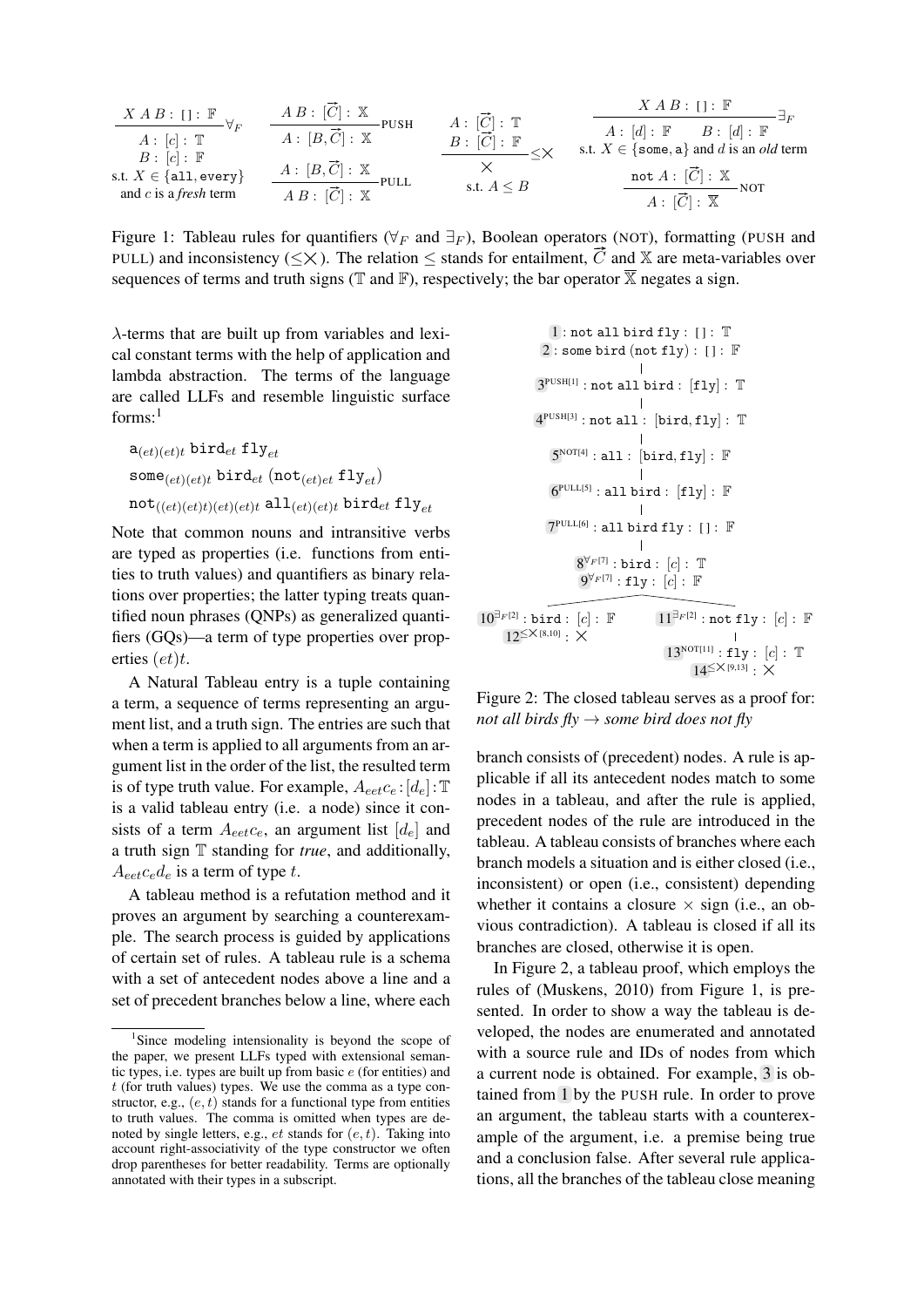that none of the situations for the counterexample were consistent.

An advantage of Natural Tableau is that it treats both single and multi-premised arguments in the same fashion and represents a deductive procedure in an intuitive and transparent way.

## 3 Obtaining LLFs for Natural Tableau

#### 3.1 CCG and the C&C Parser

Combinatory Categorial Grammar (CCG) is a lexicalized grammar formalism that assigns a syntactic category and a semantic interpretation to lexical items, where the items are combined via combinatory rules (Steedman, 2000; Steedman and Baldridge, 2011). The CCG category  $A/B$  (or  $A\$  B) is a category of an item that becomes of category A when it is combined with an item of category B on its right (or left, respectively) side. In the example below, the sentence *every man walks* is analyzed in the CCG formalism, where lexical items are combined via the *forward application* rule and unspecified semantic interpretations are written in a boldface:

| every                            | man      | walks                   |  |
|----------------------------------|----------|-------------------------|--|
| $(S/(S\backslash NP))/N$ : every | $N:$ man | $S\backslash NP$ : walk |  |
| $S/(S\backslash NP)$ : every man |          |                         |  |
| $S$ : (every man) walk           |          |                         |  |

The CCG derivation trees are suitable structures for obtaining LLFs for at least two reasons. First, the CCG framework is characterized by a transparent interface between syntactic categories and semantic types; second, there exist efficient and robust CCG parsers for wide-coverage texts.

During obtaining LLFs, we employ the C&C CCG parser of Clark and Curran (2007) and Easy-CCG of Lewis and Steedman (2014). While the C&C parser is a pipeline of several NLP systems: POS-tagger, chunker, named entity recognizer (NER), lemmatizer (Minnen et al., 2001) supertagger and sub-parser, EasyCCG is an extremely simple but still comparably accurate CCG parser based on  $A^*$  parsing.<sup>2</sup> These two parsers use different settings for supertagging and parsing; therefore, it is interesting to test both parsers for our application.

In Figure 3, there is a CCG derivation by the



Figure 3: The CCG tree by the C&C parser for *there is no one cutting a tomato* (SICK-2404), where *thr, dcl, ng* category features stand for an expletive *there*, declarative and present participle, respectively.

C&C parser displayed in a tree style: terminal nodes are annotated with tokens, syntactic categories, lemmas and POS-tags while non-terminal nodes are marked with combinatory rules and resulted categories; some basic categories are subcategorized by features.

#### 3.2 From CCG Trees to LLFs

Initially, it may seem easy to obtain fine-grained LLFs from CCG trees of the parsers, but careful observation on the trees reveals several complications. The transparency between the categories and types is violated by the parsers as they employ lexical (i.e. type-changing) rules—combinatory rules, *non-native* ones for CCG, which changes categories. Lexical rules were initially introduced in CCGbank (Hockenmaier and Steedman, 2007) to decrease the total number of categories and rules. In the tree of Figure 3, a lexical rule changes a category Sng\NP of a phrase *cutting a tomato* with  $N\backslash N$ . In addition to this problem, the trees contain mistakes from supertaggers (and from the other tools, in case of the C&C parser).

The first step in processing CCG trees is to remove directionality from the categories. This step is the same as obtaining unspecified semantic interpretation of a phrase in the CCG framework. While converting categories  $A\&B$  and  $A/B$  into a non-directional type (b, a), the arrangement of nodes must be changed in a corresponding way. For instance, in case of the top backward application rule (ba[ $S_{dcl}$ ] in Figure 3), the order of

<sup>2</sup>The employed C&C parser is trained on *rebanked* CCGbank (Honnibal et al., 2010)—an updated version of CCGbank (Hockenmaier and Steedman, 2007) with improved analyses for predicate-argument structures and nominal modifiers. For EasyCCG, input sentences are already processed by the POS-tagger and the NER of the C&C parser.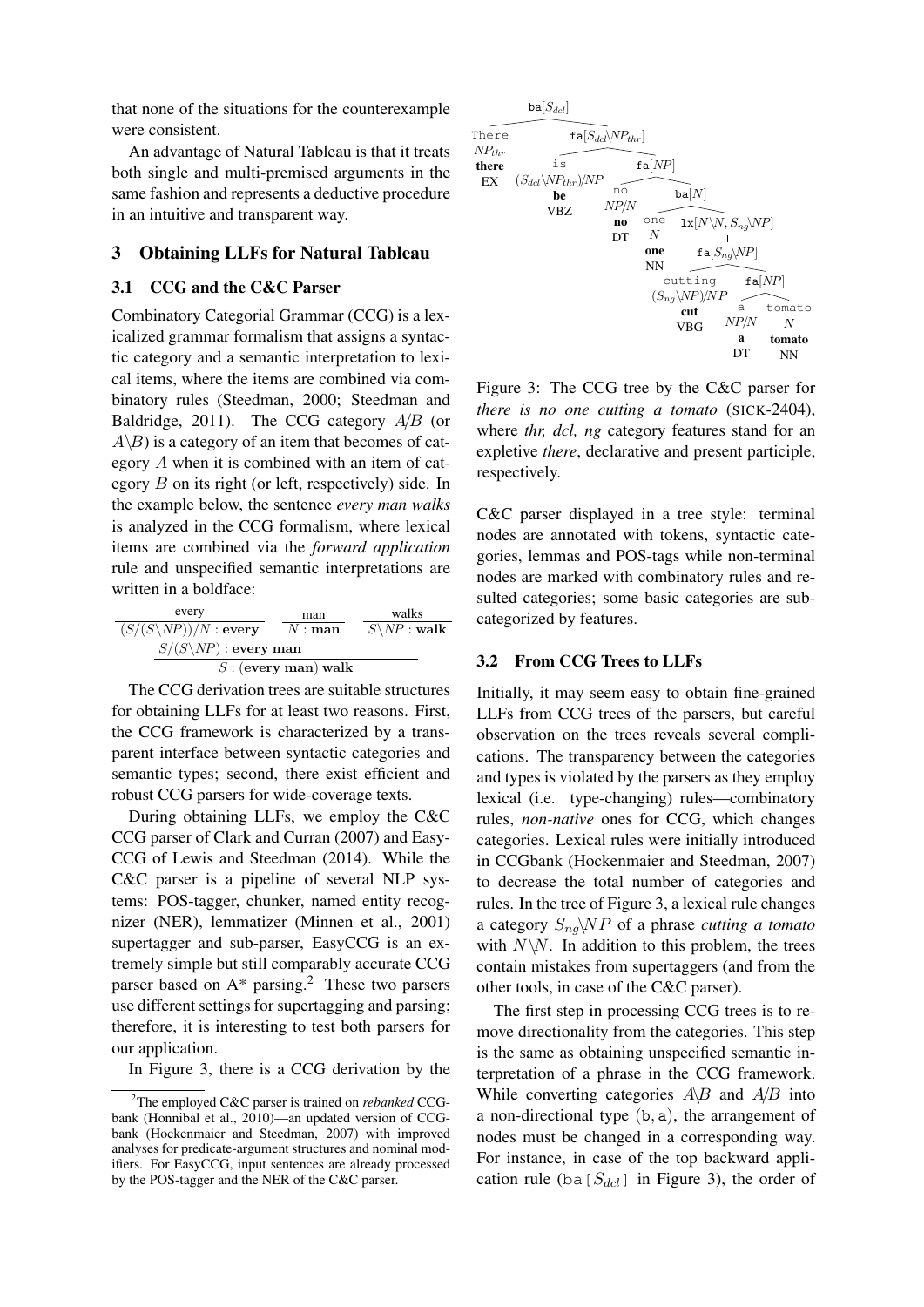

Figure 4: A CCG term obtained from the CCG tree of Figure 3. Categories are converted into types.

nodes is reversed to guarantee that the function category  $(s_{dcl}, np_{thr})$  precedes its argument category  $np_{thr}$ . There are about 20 combinatory rules used by the parsers and for each of them we design a way of reordering subtrees. In the end, the order of nodes coincides with the order according to which semantic interpretations are combined. The reordering recipes for each combinatory rule is quite intuitive and can be found in (Steedman, 2000) and (Bos, 2009), where the latter work also uses the C&C parser to obtain semantic interpretations. Trees obtained after removing the directionality from the categories are called CCG terms since they resemble syntactic trees of typed  $\lambda$ terms (see Figure 4).

$$
\texttt{on}_{\texttt{np},\texttt{pp}}(\texttt{ice}_n)_{\texttt{np}} \longrightarrow \texttt{on}_{\texttt{np},\texttt{pp}}(\texttt{a}_{n,\texttt{np}}\texttt{ice}_n) \quad (1)
$$

$$
run_{np,s}(dogs_n)_{np} \longrightarrow run_{np,s}(s_{n,np}dog_n) (2)
$$

$$
(\mathtt{Down}^{\mathtt{PER}}_{n,n} \mathtt{Jones}^{\mathtt{PER}}_{n})_{np} \longrightarrow \mathtt{Down\_Jones}_{np} \hspace{1cm} (3)
$$

$$
(\mathtt{two}_{n,n} \ \mathtt{dots}_{n})_{np} \longrightarrow \mathtt{two}_{n,np} \ \mathtt{does}_{n} \qquad (4)
$$

$$
\textup{her}_{(pp,n),np} \, \textup{car}_{pp,n} \longrightarrow \textup{her}_{n,np} \, \textup{car}_n \tag{5}
$$

$$
\text{who}_W V(Q_{n,np} N) \longrightarrow Q_{n,np}(\text{who}_{w'} VN) \quad (6)
$$

$$
\mathtt{nobody} \longrightarrow \mathtt{no_{n,np}} \ \mathtt{person_n} \qquad (7)
$$

Lexical rules are the third most commonly used combinatory rules (7% of all rules) by the parsers on the SICK data (Marelli et al., 2014b), and therefore, they deserve special attention. In order to compositionally *explain* several category changes made by lexical rules (represented with  $(.)_{\alpha}$  operator in terms), either types of constant terms are set to proper types or lexical entries are inserted in CCG terms. For explaining a lexical rule  $n \rightarrow np$ , mainly used for bare nouns, an indefinite determiner is inserted for singular nouns (1) and a plu-



Figure 5: A fixed CCG term that is obtained from the CCG term of Figure 4. A node with a dashed (solid) frame is inserted (substituted, respectively). A type  $vp_{a,b}$  abbreviates  $(np_a, s_b)$ .

ral morpheme *s* is used as a quantifier for plurals (2). Also identifying proper names with the feature assigned by the C&C NER tool helps to eliminate  $n \rightarrow np$  change (3). Correcting the type of a quantifier that is treated as a noun modifier is another way of eliminating this lexical rule (4). In case of  $(s, np) \rightarrow (n, n)$  change, *which is* phrase is inserted and salvages the category-type transparency of CCG (see Figure 5). As a whole, the designed procedures explain around 99% of lexical rules used in CCG terms of the SICK sentences. Note that explaining lexical rules guarantees a well-formed CCG term in the end.

Apart from the elimination of lexical rules, we also manually design several procedures that fix a CCG term: make it more semantically adequate or simplify it. For example, the C&C parser assigns a category N/PP of relational nouns to nouns that are preceded by possessives. In these cases, a type n is assigned to a noun and a type of possessive is changed accordingly (5). To make a term semantically more adequate, a relative clause is attached to a noun instead of a noun phrase (6), where a type  $w \equiv (vp, np, s)$  of a wh-word is changed with  $w' \equiv (vp, n, s)$ . CCG terms are simplified by substituting terms for *no one, nobody, everyone*, etc. with their synonymous terms (see (7) and Figure 5). These substitutions decrease a vocabulary size, and hence, decrease the number of tableau rules.

The final operation is to convert a fixed CCG term into an LLF, meaning to convert QNPs into GQs of (Montague, 1974; Barwise and Cooper, 1981). In this procedure, a type  $(n, np)$  of a quan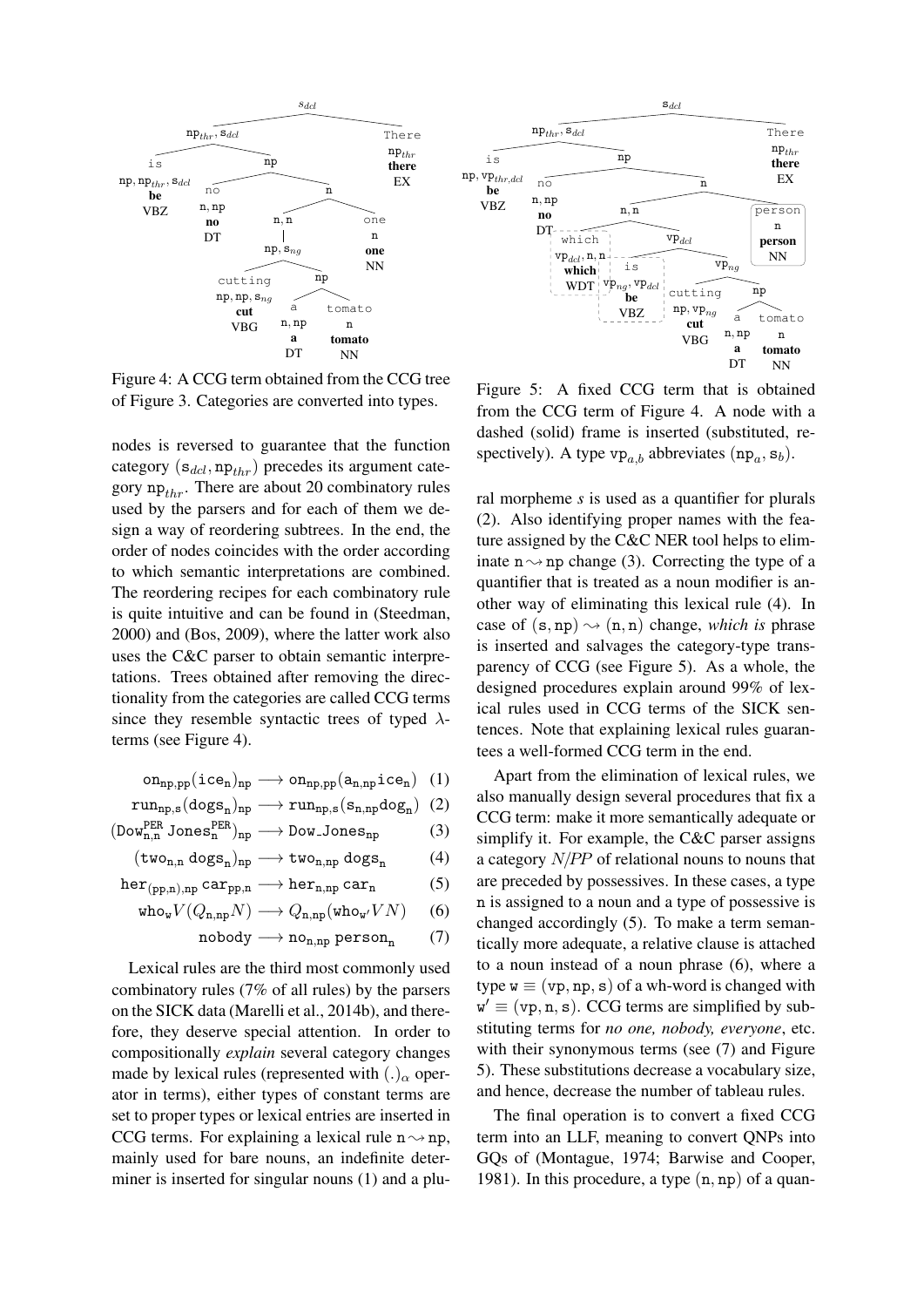tifier is replaced with  $(n,(np,s), s)$ , and the resulted new NP is applied to the smallest clause it occurs in; but if there are other QNPs too, then it also applies to the clauses where other QNPs are situated. This operation is not deterministic and can return several terms due to multi-options in quantifier scope ordering. As an example, two  $\lambda$ -terms, (9) and (10), are obtained from the CCG term  $(8)$  of Figure 5.<sup>3</sup>

$$
\mathbf{b}(\mathbf{no}(w(\mathbf{b}(\mathbf{c}(\mathbf{a} \ t))))\mathbf{p})\mathbf{th} \tag{8}
$$

$$
\mathbf{no}\left(\mathbf{w}(\mathbf{b}(\lambda x.\ \mathbf{a}\ \mathbf{t}(\lambda y.\ \mathbf{c}yx)))\mathbf{p}\right)(\lambda z.\ \mathbf{b}\ z\ \mathbf{th})\tag{9}
$$

$$
\mathbf{a} \mathbf{t}(\lambda x. \mathbf{no} \left(\mathbf{w}(\mathbf{b}(\mathbf{c}x))\mathbf{p}\right) (\lambda z. \mathbf{b} z \mathbf{th})) \qquad (10)
$$

Eventually the final  $\lambda$ -terms, analogous to (9) and (10), obtained from CCG trees will be considered as LLFs that will be used in the widecoverage theorem prover. It has to be stressed that generated LLFs are theory-independent abstract semantic representation. Any work obtaining semantic representations from CCG derivations can combine its lexicon with (already corrected) LLFs and produce more adequate semantics in this way.

#### 3.3 Extending the Type System

An obvious and simple way to integrate the LLFs, obtained in Subsection 3.2, in Natural Tableau is to translate their types into semantic types built up from  $e$  and  $t^4$ . We will not do so, because this means the information loss since the information about syntactic types are erased; for example, usually syntactic types pp, n and (np, s) are translated as et type. Retaining syntactic types also contributes to fine-grained matching of nodes during rule application in the prover. For instance, without syntactic types it is more complex to determine the context in which a term game occurs and find an appropriate tableau rule when considering the following LLFs,  $\text{game}_{n,n}$ theory and  $\text{game}_{\text{pp,n}}(\text{of } X)$ , as both  $(n,n)$  and  $(\text{pp,n})$  are usually translated into  $(et)et$  type, like it is done by (Bos, 2009).

In order to accommodate the LLFs with syntactic types in LLFs of (Muskens, 2010), we extend the semantic type system with np, n, s, pp basic syntactic types corresponding to basic CCG cate-

gories. Thus complex types are now built up from the set  $\{e, t, np, n, s, pp\}$  of types. The extension automatically licenses LLFs with syntactic types as terms of the extended language.

We go further and establish interaction between semantic and syntactic types in terms of a subtyping  $\sqsubseteq$  relation. The relation is defined as a *partial order* over types and satisfies the following conditions for any  $\alpha_1, \alpha_2, \beta_1$ , and  $\beta_2$  types:

(a)  $e \sqsubseteq np$ ,  $s \sqsubseteq t$ ,  $n \sqsubseteq et$ ,  $pp \sqsubseteq et$ ; (b)  $(\alpha_1, \alpha_2) \sqsubseteq (\beta_1, \beta_2)$  iff  $\beta_1 \sqsubseteq \alpha_1$  and  $\alpha_2 \sqsubseteq \beta_2$ ;

Moreover, we add an additional typing rule to the calculus: a term is of type  $\beta$  if it is already of type  $\alpha$  and  $\alpha \sqsubseteq \beta$ . According to this typing rule, now a term can be of multiple types. For example, both walk<sub>np,s</sub> and man<sub>n</sub> terms are also of type *et*, and all terms of type  $s$  are of type  $t$  too. From this point on we will use a boldface style for lexical constants of syntactic types.

Initially it may seem that the lexicon of constant terms is doubled in size, but this is not the case as several syntactic constants can mirror their semantic counterparts. This is achieved by *multiple typing* which enables to put semantic and syntactic terms in the same term. For instance,  $\mathbf{love}_{\text{np,np,s}} c_e \mathbf{john}_{\text{np}}$  and  $\mathbf{at}_{\text{np,pp}} c_e d_e$  are well-formed LLFs of type  $t$  that combine terms of syntactic and semantic types, and there is no need of introducing semantic terms (e.g., ateet or  $love_{\text{eet}}$ ) in order to have a well-formed term. In the end, the extension of the language is conservative in the sense that LLFs and the tableau proof of Section 2 are preserved. The latter is the case since the tableau rules are naturally extensible to match new LLFs.

## 4 Implementation of the Prover

In order to further develop and evaluate Natural Tableau, we implement the prover, LangPro, based on the extended theory. Its general architecture is based on the first-order logic (FOL) prover of Fitting (1990). The prover also contains a module for  $\lambda$ -calculus that roughly follows (Blackburn and Bos, 2005).

Setup of the inventory of rules is a crucial for efficiency of the prover. There is a priority order for the categories of rules according to their computational efficiency. The prover most prefers to employ non-branching rules that introduce no fresh terms and antecedents of which can be ignored af-

<sup>&</sup>lt;sup>3</sup>We use initial letters of lemmas to abbreviate a term corresponding to a lexical entry. Note that (9) represents a reading with *no one* having a wide scope while, in (10), *a tomato* has a wide scope.

<sup>&</sup>lt;sup>4</sup>The similar translation is carried out in (Bos, 2009) for Boxer (Bos, 2008), where basic CCG categories are mapped to semantic types and the mapping is isomorphically extended to complex categories.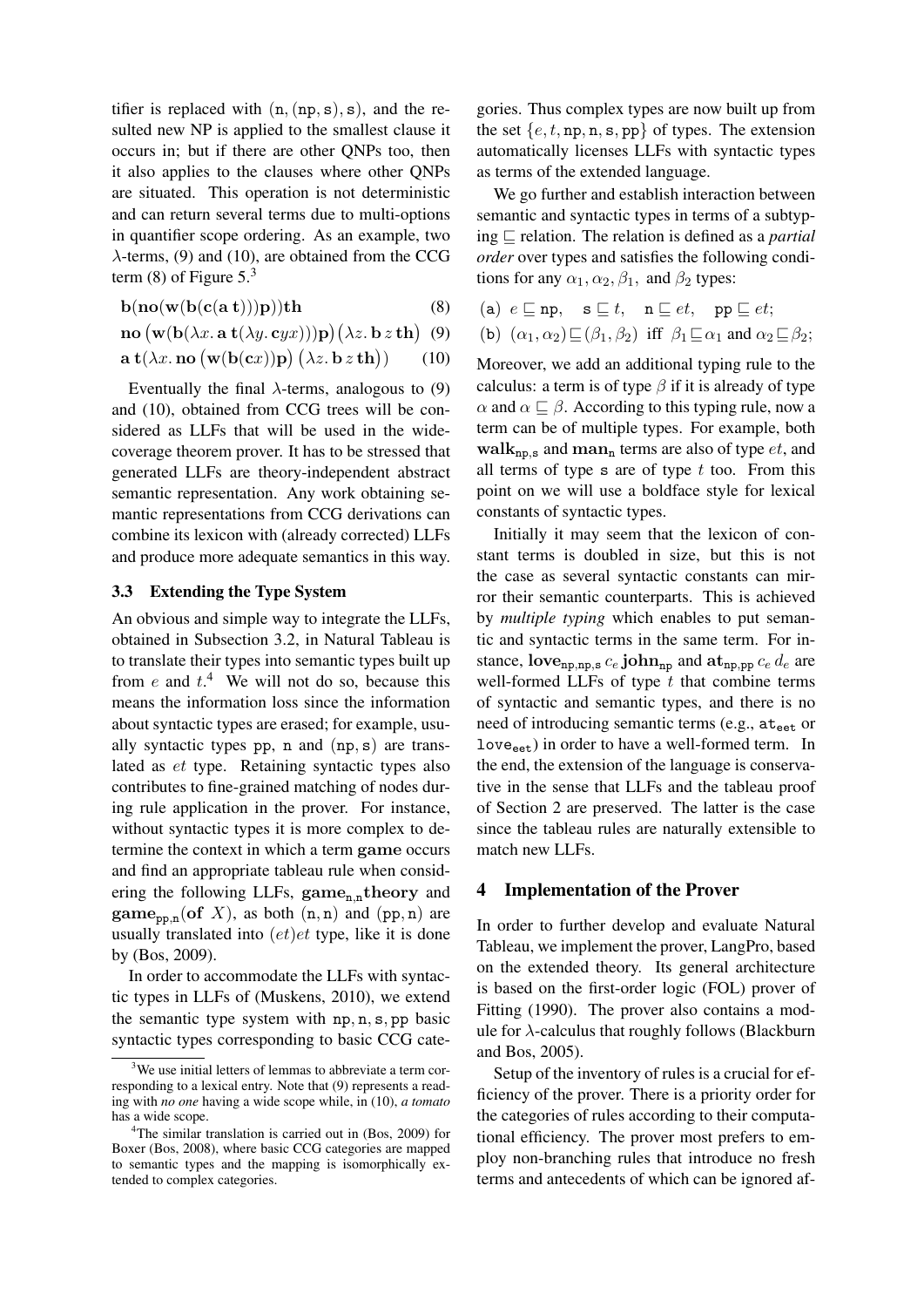ter the application (e.g., NOT). Less preferred and inefficient rules are the ones that branch, produce new terms or antecedents of which are kept after the application (e.g.,  $\forall_F$  and  $\exists_F$ ). In order to encourage finding short proofs, *admissible* rules representing shortcuts of several rule applications are also introduced (e.g., FUN↑ and ARG in Figure 9). The inventory consists of about 50 rules, where most of them are manually designed based on RTE problems (see Section 5.1) and the rest represents the essential part of the rules found in (Muskens, 2010).

The LLF generator (LLFgen) is a procedure that generates LLFs from a CCG derivation in the way described in Subsection 3.2. We also implement an LLF-aligner that serves as an optional preprocessor between LLFgen and the prover itself; it aligns identical chunks of LLFs and treats them as a constant (i.e. having no internal structure). This treatment often leads to smaller tableau proofs. The example of aligned LLFs is given in Figure 8.

LangPro uses only the antonymy relation and a transitive closure of the hyponymy/hypernymy relations from WordNet 3.0 (Fellbaum, 1998) as its knowledge base (KB). The entailment  $\le$  (contradiction ⊥) relation between lexical constants of the same type  $A \leq B(A \perp B)$  holds if there exists a WordNet sense of A that is a transitive hyponym (an antonym) of some WordNet sense of B. Note that there is no word sense disambiguation (WSD) used by the prover; therefore, adopting these interpretations of entailment and contradiction amounts to considering all senses of the words. For example, *a man is crying* entails *a man is screaming* as there are senses of *cry* and *scream* that are in the entailment relation.

All in all, chaining a CCG parser, LLFgen, the LLF-aligner, the prover and KB results in an automatized tableau prover LangPro which operates directly over natural language text.

#### 5 Learning and Evaluation

#### 5.1 Learning

For learning and evaluation purposes, we use the SICK data (Marelli et al., 2014b). The data consists of problems that are rich in the lexical, syntactic and semantic phenomena that compositional distributional semantic models (Mitchell and Lapata, 2010) are expected to account for.<sup>5</sup> The SICK data contains around 10K text-hypothesis pairs that are classified in three categories: entailment, contradiction, and neutral.

During learning we used only the trial portion of the data, SICK-trial, including 500 problems. The learning process consists of improving the components of the prover while solving the RTE problems: designing fixing procedures of LLFgen, adding new sound rules to the inventory, and introducing valid relations in KB that were not found in WordNet (e.g., *woman*≤*lady*, *note*≤*paper* and *food*≤*meal*). During learning, each RTE problem is processed as follows:

input:  $(T, H, \text{answer});$ 

- 1:  $t =$  the first LLF of  $llf(T)$ ;
- 2:  $h =$  the first LLF of  $\text{llf}(H)$ ;
- 3: case answer,  $\tanh\{t:\mathbb{T}, h:\mathbb{F}\}$ ,  $\tanh\{t:\mathbb{T}, h:\mathbb{T}\}$ ENTAILMENT, CLOSED, OPEN: HALT; CONTRADICTION, OPEN, CLOSED: HALT; NEUTRAL, OPEN, OPEN: HALT; 4: otherwise
- 5: if t or h is incorrect then try to amend  $\text{llf}$ ; go to 1
- 6: else if a rule is missing then add it; go to 3
- 7: else if a relation is missing then add it; go to 3
- 8: else HALT;

A function llf denotes the combination of LLFgen and a CCG parser; for learning we use only the C&C parser. A function tab :  $S \rightarrow \{CLOSED, OPEN\}$  returns CLOSED if one of the tableaux initiated with aligned or nonaligned set S of nodes closes; otherwise it returns OPEN. For instance, while checking a problem  $(T, H)$  on entailment (contradiction), tableau starts with a counterexample: T being true and H false (true, respectively). Note that 5-7 procedures are carried out manually while the phase is significantly facilitated by graphical proofs produced by LangPro.<sup>6</sup>

As a result, there were collected around 30 new rules where about a third of them are admissible ones; the new rules cover phenomena like noun and adverbial modifiers, prepositional phrases, passive constructions, expletive sentences, verbparticle constructions, auxiliaries, light verb constructions, etc. Most of the new rules are discussed in more details in (Abzianidze, 2015).

<sup>&</sup>lt;sup>5</sup>SICK is partitioned in three parts (trail, train and test) and used as a benchmark for RTE14 (Marelli et al., 2014a).

The data and the system results of RTE14 are available at http://alt.qcri.org/semeval2014/task1/

 $6$ Automating a tableau rule extraction is quite hard for the following reasons: it is unclear how to determine automatically whether a CCG derivation is wrong, a tableau rule is missing, or lexical knowledge is lacking; and the general format of a rule makes search procedure extremely inefficient.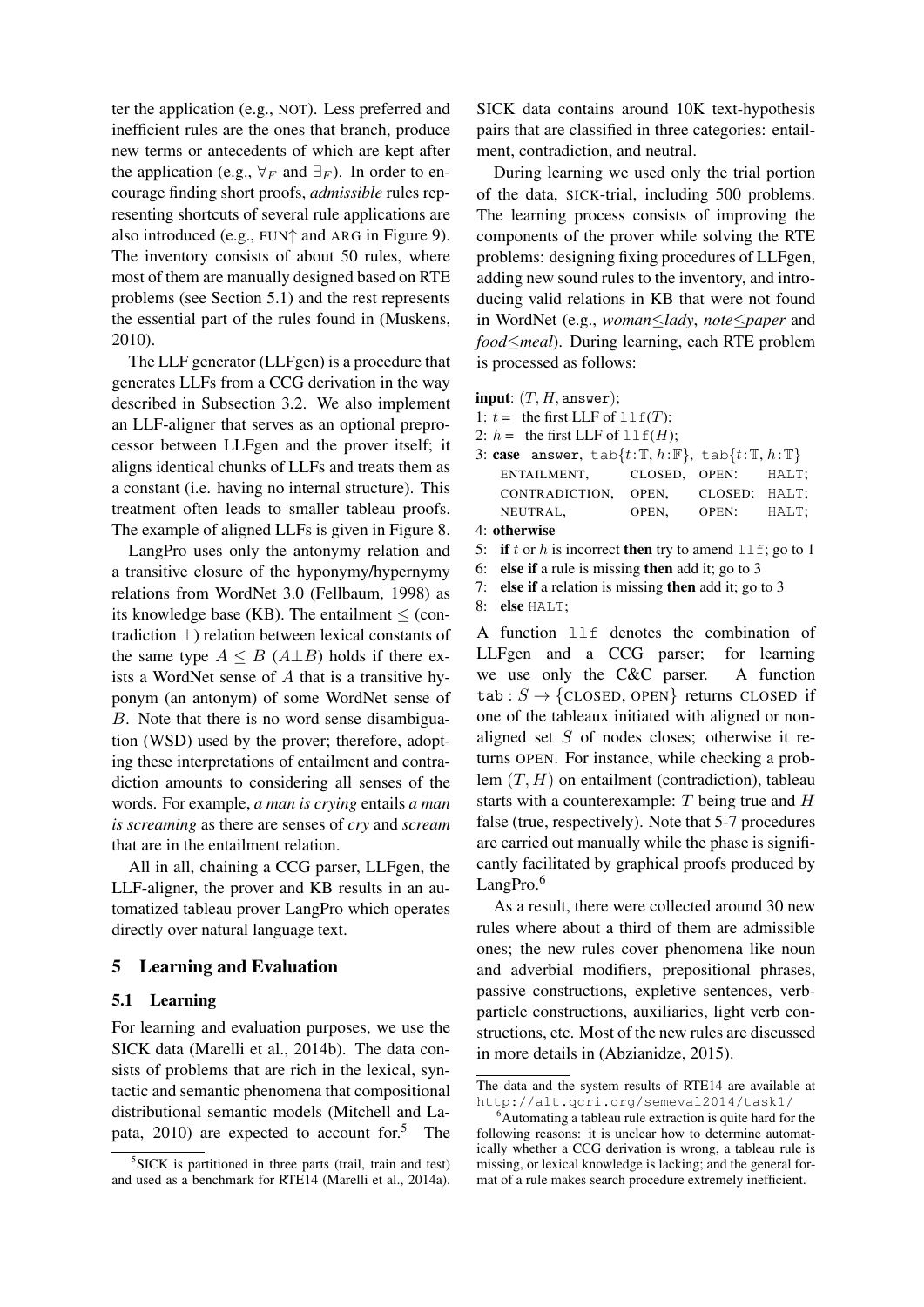|     |                   | ID Gold/LP Problem (premise ? conclusion)                                                                     |
|-----|-------------------|---------------------------------------------------------------------------------------------------------------|
|     | 3670 E/N          | It is raining on a walking man? A man is walking in the rain                                                  |
| 219 | E/N               | There is no girl in white dancing ? A girl in white is dancing                                                |
|     | 5248 N/E          | Someone is playing with a toad? Someone is playing with a frog                                                |
|     | 8490 N/C          | A man with a shirt is holding a football ? A man with no shirt is holding a football                          |
|     | 7402 N/C          | There is no man and child kayaking through gentle waters ? A man and a young boy are riding in a yellow kayak |
|     | $ 1431 \quad C/C$ | A man is playing a guitar? A man is not playing a guitar                                                      |
|     | 8913 N/C          | A couple is not looking at a map? A couple is looking at a map                                                |

Table 1: Problems from SICK-trial and SICK-train with gold and LangPro judgments.



Figure 6: Performance of LangPro on SICK-train (4500) using CCG derivations of the C&C parser.

LangPro was unable to prove several problems requiring complex background knowledge (e.g., SICK-3670 in Table 1) or having wrong CCG derivations from the C&C parser (e.g., in SICK-219, *white dancing* is a noun constituent).

#### 5.2 Development

The part of the SICK data, SICK-train, issued for training at RTE14 was used for development. After running LangPro on SICK-train, we only analyzed false positives, i.e. neutral problems that were identified either as entailment or contradiction by the prover. The analysis reveals that the parsers and WordNet are responsible for almost all these errors. For example, in Table 1, SICK-5248 is classified as entailment since *toad* and *frog* might have synonymous senses; this problem shows the advantage of not using WSD, where a proof search also searches for word senses that might give rise to a logical relation. SICK-7402 was falsely identified as contradiction because of the wrong analyses of the premise by both CCG parsers: *no man* and *child...* are in coordination, which implies *there is no man*, and hence, contradicts the conclusion. SICK-8490 is proved as contradiction since the prover considers LLFs where *shirt* takes a wide scope. With the help of Lang-Pro, we also identified inconsistency in the annotations of problems, e.g., SICK-1431, 8913 are similar problems but classified differently; it is also

|                     | <b>SICK</b> | test (4927 problems) |         |       |
|---------------------|-------------|----------------------|---------|-------|
| LangPro             |             | Prec%                | $Rec\%$ | Acc%  |
| Baseline (majority) |             |                      |         | 56.36 |
| $+C&C+50$           |             | 98.03                | 53.75   | 79.52 |
| +EasyCCG+50         |             | 98.03                | 51.41   | 78.53 |
| LangPro Hybrid-50   |             | 97.99                | 57.03   | 80.90 |
| $+ C & C + 800$     |             | 97.99                | 54.73   | 79.93 |
| +EasyCCG+800        |             | 98.00                | 52.67   | 79.05 |
| LangPro Hybrid-800  |             | 97.95                | 58.11   | 81.35 |

Table 2: Evaluation of the versions of LangPro

surprising that SICK-5248 is classified as neutral.

During this phase, also the effective (800) and efficient (50) upper bounds for the rule application number were determined (see Figure 6). Moreover, 97.4% of proofs found in 1600 rule applications are actually attainable in at most 50 rule applications; this shows that the rule application strategy of LangPro is quite efficient.

#### 5.3 Evaluation

We evaluate LangPro on the unseen portion of the SICK data, SICK-test, which was used as a benchmark at RTE14; the data was also held out from the process of designing LLFgen. The prover classifies each SICK problem as follows:

```
input: (T, H);
```

| try $t =$ the first LLF of $l \, l \, f(T)$ ; |                                                                               |
|-----------------------------------------------|-------------------------------------------------------------------------------|
| $h =$ the first LLF of $l \perp f(H)$         |                                                                               |
| <b>if</b> no error <b>then</b>                |                                                                               |
|                                               | case tab{ $t:\mathbb{T}, h:\mathbb{F}$ }, tab{ $t:\mathbb{T}, h:\mathbb{T}$ } |
| CLOSED, OPEN:                                 | classify as ENTAILMENT;                                                       |
| OPEN, CLOSED:                                 | classify as CONTRADICTION;                                                    |
| OPEN, OPEN:                                   | classify as NEUTRAL;                                                          |
| CLOSED, CLOSED:                               | classify as ENTAILMENT; report it;                                            |
| else classify as NEUTRAL; report it;          |                                                                               |
|                                               |                                                                               |

The results, in Table 2, show evaluation of LangPro on SICK-test using both parsers separately with the efficient and effective rule application upper bounds. Slightly better results with the C&C parser is explained by employing the parser in the learning phase. The difference of .5% in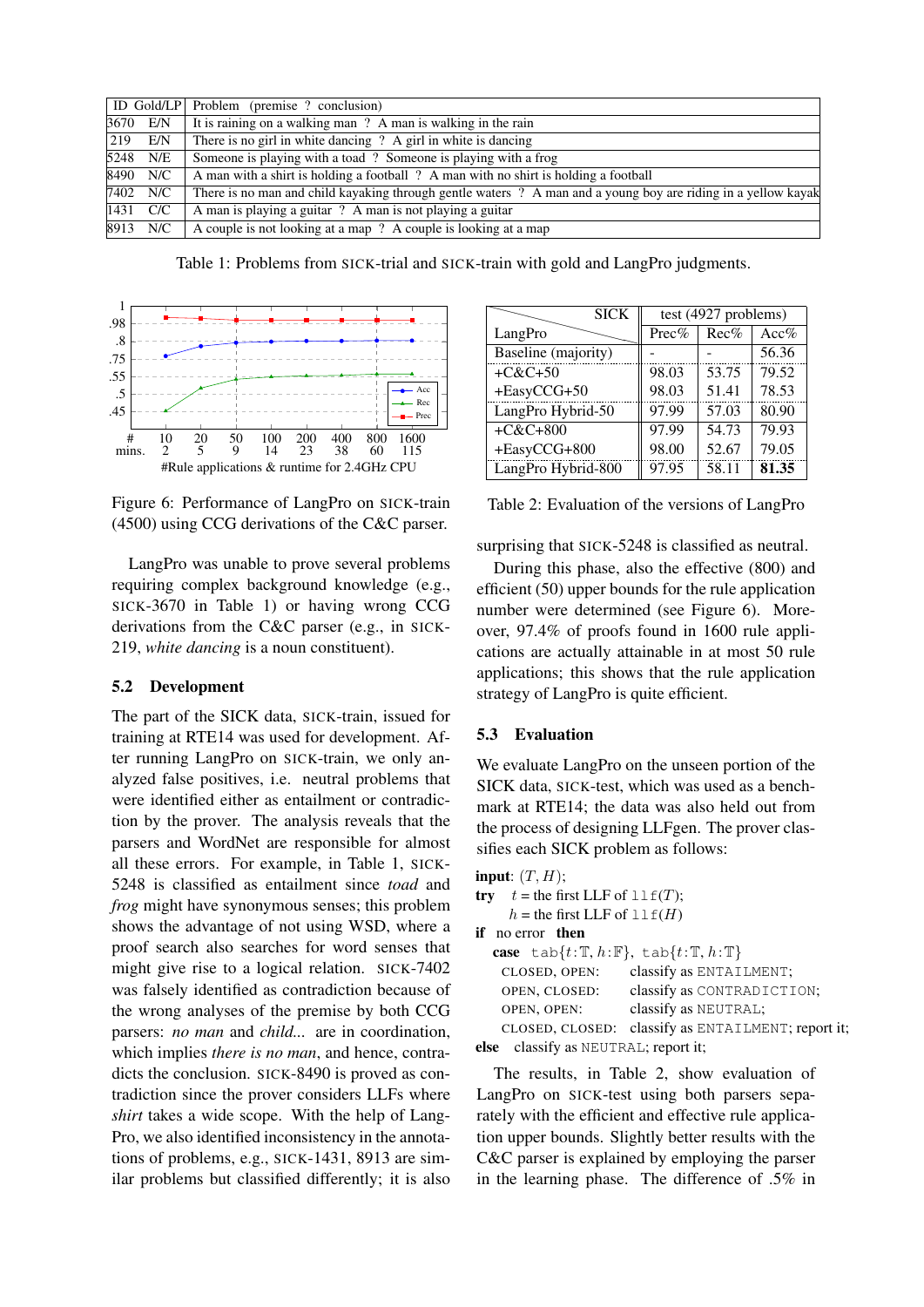| Measure+<br>System  | $Prec\%$ | $Rec\%$ | $Acc\%$ (+LP)   |
|---------------------|----------|---------|-----------------|
| Illinois-LH         | 81.56    | 81.87   | $84.57 (+0.55)$ |
| <b>ECNU</b>         | 84.37    | 74.37   | $83.64 (+1.69)$ |
| UNAL-NLP            | 81.99    | 76.80   | $83.05 (+1.44)$ |
| SemantiKLUE         | 85.40    | 69.63   | $82.32 (+2.78)$ |
| The Meaning Factory | 93.63    | 60.64   | $81.59 (+2.72)$ |
| LangPro Hybrid-800  | 97.95    | 58.11   | 81.35           |
| <b>UTexas</b>       | 97.87    | 38.71   | $73.23 (+8.97)$ |
| Prob-FOL            |          |         | 76.52           |
| Nutcracker          |          |         | 78.40           |
| Baseline (majority) |          |         | 56.69           |

Table 3: Comparing LangPro to the top or related RTE systems and combining their answers<sup>7</sup>

accuracy between the C&C-based and EasyCCGbased provers show that LLFgen was not fitted to the C&C parser's output during the learning phase.

In order to eliminate at some extent errors coming from the parsers, hybrid provers are designed that simply combine answers of two systems—if one of the systems proves a relation then it is an answer. Both hybrid versions of LangPro show more than 80% of accuracy while only 5 systems were able to do so at RTE14, where 77.1% was a median accuracy. The prover turns out to be extremely reliable with its state-of-the-art precision being almost 98%. A high precision is conditioned by the formal deductive proof nature of LangPro and by the sound rules it employs.

In Table 3, we compare the best version of hybrid LangPro to the top 5 systems of RTE14 on SICK-test and show the improvement it gives to each system when blindly adopting its positive answers (i.e. entailment and contradiction).

The decision procedure of the prover is completely rule-based and easy to comprehend since it follows the intuitive deductive rules. Tableaux proofs by LangPro for SICK-247 (in Figure 7) and SICK-2895 (in Figure 8) show step by step how  $T$ contradicts and entails, respectively,  $H$ .<sup>8</sup> Several new rules employed in these tableaux are given in Figure 9. Note that the both problems, SICK-247, 2895, were wrongly classified by all the top 7 systems of the RTE14. Taking into account that solving SICK-247 requires a sort of De Morgan's law

for negation and disjunction, this demonstrates where LangPro, a purely logic-based system, outperforms non-logic-based systems.<sup>9</sup> The another problem, SICK-2895, is an evidence how unreliable the state-of-the-art and non-logic-based RTE systems might be since solving the problem only requires a lexical knowledge *barbell*  $\leq$  *weight,* which is available in WordNet.

## 6 Related Work

Using formal logic tools for a wide-coverage RTE task goes back to the Nutcracker system (Bos and Markert, 2005), where a wide-coverage semantic processing tool Boxer (Bos, 2008), in combination with the C&C tools, first produces discourse representation structures of (Kamp and Reyle, 1993) and then FOL semantic representations (Curran et al., 2007). Reasoning over FOL formulas is carried by off-the-shelf theorem provers and model builders for FOL.<sup>10</sup> Our approach differs from the latter in several main aspects: (i) the underling logic of LLFs (i.e. higher-order logic) is more expressive than FOL (e.g., it can properly model GQs and subsective adjectives), (ii) LLFs are cheap to get as they are easily obtained from CCG derivations, and (iii) we develop a completely new proof procedure and a prover for a version of Natural Logic.

The other related works are (MacCartney and Manning, 2008) and (Angeli and Manning, 2014). Both works contribute to Natural Logic and are based on the same methodology.<sup>11</sup> The approach has two main shortcomings compared to Natural Tableau; namely, it is unable to process multipremised problems, and its underling logic is weaker (e.g., according to (MacCartney, 2009), it cannot capture the entailment in Figure 2).

 $7$ The top 5 systems of RTE14 are Illinois-LH (Lai and Hockenmaier, 2014), ECNU (Zhao et al., 2014), UNAL-NLP (Jimenez et al., 2014), SemantiKLUE (Proisl et al., 2014) and The Meaning Factory (Bjerva et al., 2014).

<sup>&</sup>lt;sup>8</sup>In the tableaux, due to lack of space, several constants are denoted with initial characters of their lemmas and some intermediate nodes are omitted. Some of the nodes are annotated with a sequence of source rule applications.

 $^{9}$ Even a shallow heuristic—if H has a named entity that does not appear in  $T$ , then there is no entailment—is not sufficient for showing that SICK-247 is contradiction. We thank our reviewer for mentioning this heuristic w.r.t. SICK-247.

 $10$ Nutcracker obtains 3% lower accuracy on SICK than our prover (Pavlick et al., 2015). The Meaning Factory (Bjerva et al., 2014) that is a brother system of Nutcracker, instead of solely relying on decisions of theorem provers and model builders, uses machine learning methods over the features extracted from these tools; this method results in a more robust system. RTE systems UTexas (Beltagy et al., 2014) and Prob-FOL (Beltagy and Erk, 2015) also use Boxer FOL representations but employ probabilistic FOL. For comparison purposes, the results of these systems on the SICK data are given in Table 3.

<sup>&</sup>lt;sup>11</sup>They relate two sentences by a sequence of string edits; the final logical relation between the sentences is computed by composing logical relations associated with these edits.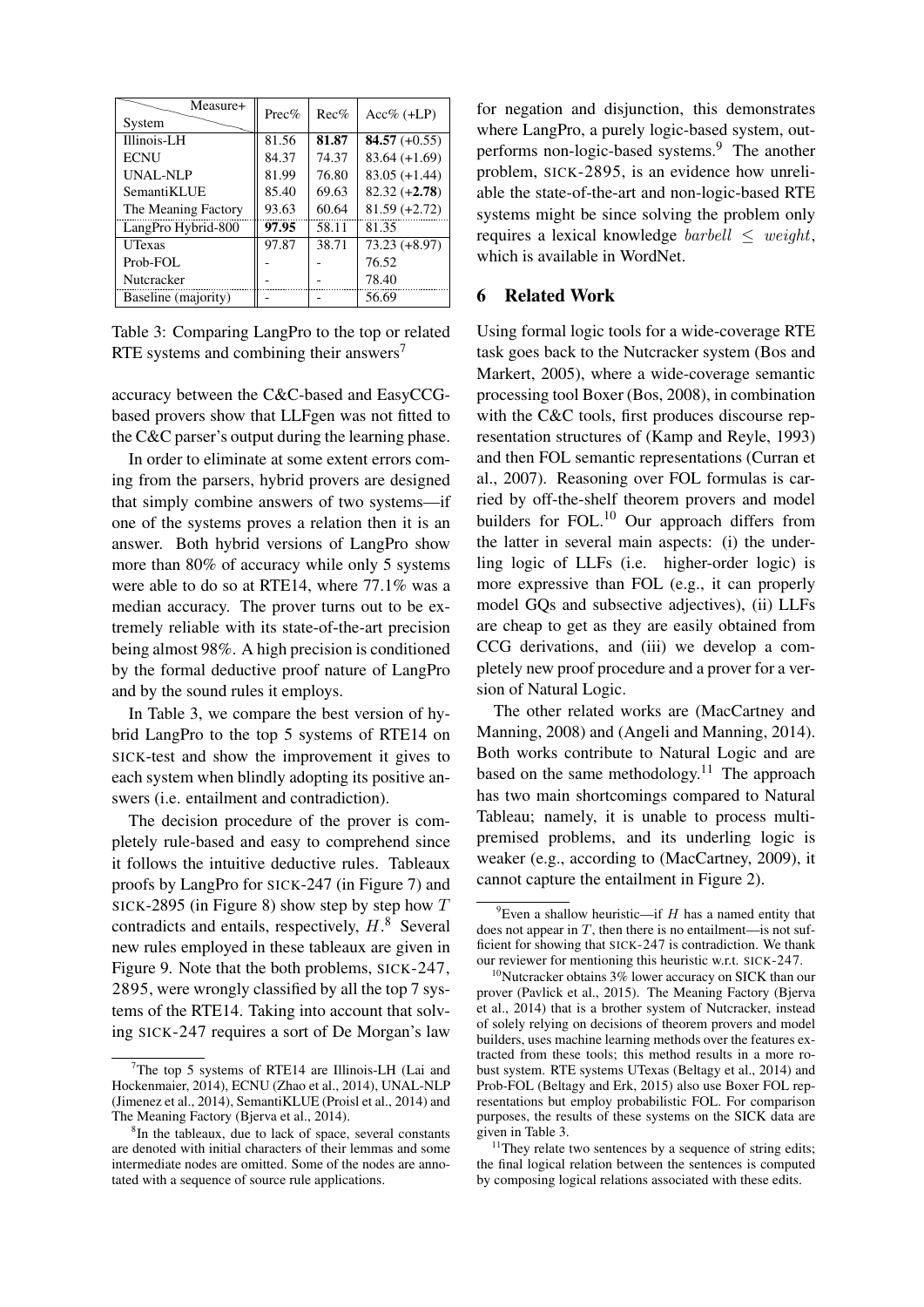1 : the w (not (be  $(\lambda x.\text{or (a hd)} (s gl) (\lambda y.\text{wear } y x))))$ ) : [] : T 2 : a w (be  $(\lambda x.a \times Bghd) (\lambda y.wear y x))$ ) : [] : T  $\mathbb{R}^n$  $3^{\exists_{T^{[2]}}}: \mathbf{w}: [c]: \mathbb{T}$  $4^{\exists T^{[2]}}:$  be  $(\lambda x.$ a (Eg hd)  $(\lambda y.$ wear  $y\ x)):$   $[c]: \mathbb{T}$  $5^{\text{AUX[4]}}: \lambda x.$ a (Eg hd)  $(\lambda y.$ wear  $y\ x)$ : [c] : T  $6^{\text{APULL}[5]}$ : a (Eg hd) ( $\lambda y$ .wear  $y$  c): []: T  $7^{\text{THE\_C[1,3]}}:$  not (be  $(\lambda x.\text{or (a hd) (s gl) } (\lambda y.\text{wear } y x))) : [c] : \mathbb{T}$ 9<sup>AUX, ΝΟΤ[7]</sup> :  $\lambda x.$ **or** (**a hd**) (**s gl**)  $(\lambda y.$ **wear**  $y x$ ) : [ $c$ ] :  $\mathbb{F}$  $10^{\lambda$ PULL[9] : or (a hd) (s gl) (λy.wear y c) : [] : **F**  $11^{\text{ARG\_D[10]}}$  : or (a hd  $(\lambda y.\text{wear }y~c))$  (s gl  $(\lambda y.\text{wear }y~c))$  : [ ] :  ${\mathbb F}$  $12^{\text{OR}_F[11]}$  : a hd  $(\lambda y$ .wear  $y$  c) : [] :  $\mathbb F$  $16^{\exists_T[6]}$ : Eg hd :  $[d]$ : T  $\Box$  $18^{\lambda$ PULL, ∃<sub>T</sub>[6] : **wear** d c : [ ] :**T**  $19^{\text{SUB}\text{-}\text{ADI}[16]}$  :  $\text{hd}$  :  $[d]$  :  $\mathbb{T}$ 

 $21^{\text{APULL}}$ ,  $\exists c_T$ [12,19] : wear  $d$   $c$  : [] :  $\mathbb F$  $22^{\leq X[18,21]}$  :  $\times$ 

Figure 7: A closed tableau for SICK-247: *The woman is not wearing glasses or a headdress* ⊥ *A woman is wearing an Egyptian headdress*

## 7 Conclusion and Future Work

We made Natural Tableau of Muskens (2010) suitable for the wide-coverage RTE task by extending it both in terms of rules and language. Based on the extended Natural Tableau, the prover LangPro was implemented, which has a modular architecture consisting of the inventory of rules, KB and the LLF generator. As a whole, the prover represents a deductive model of natural reasoning with the transparent and naturally interpretable decision procedure. While learning only from the SICKtrial data, LangPro showed the comparable accuracy and the state-of-the-art precision on the unseen SICK data.

For future work, we plan to explore the FraCaS (Consortium et al., 1996) and newswire RTE (Dagan et al., 2005) data sets to further improve the LLF generator and enrich the inventory of tableau rules. These tasks are also interesting for two reasons: to find out how much effort is required for

1 : not (be  $(\lambda x. s$  weight  $(\lambda y.$ lift  $y(x))$ ) M : [] : T 2 : be  $(\lambda x.\textbf{s}$  barbell  $(\lambda y.\textbf{lift} y x)) \textbf{M} :$  [ ] : T  $\overline{\phantom{a}}$  $4^{AUX, PUSH[2]} : (\lambda x.$ s barbell  $(\lambda y.$ lift  $y x)) : [M] : T$  $5^{\lambda \text{PULL}[4]}$ : s barbell  $(\lambda y$ .lift  $y \mathbf{M})$ : []: T  $7^{\text{NOT, PUSH[1]}}:$  be  $(\lambda x.$ s weight  $(\lambda y.$ lift  $y x))$ :  $[\mathbf{M}]: \mathbb{F}$  $9^{\lambda$ PULL, AUX[7] : **s weight**  $(\lambda y$ **. lift**  $y$  **M**): [] : **F**  $10^{\text{FUN} \uparrow [5,9]}$  : **s barbell** :  $[\lambda y$ **.lift**  $y \mathbf{M}]$  :  $\mathbb{T}$  $\overline{11}^{\mathrm{FUN} \uparrow \mathrm{[5,9]}}$  : s weight :  $[\lambda y.\text{lift } y \text{ M}]$  :  $\mathbb F$  $12$ <sup>↑≤ $\times$ [10,11]</sup>  $\cdot x$ 

Figure 8: A closed tableau for SICK-2895: *The man isn't lifting weights* ⊥ *The man is lifting barbells*, where M abbreviates a shared term

| the man aligned by the LLF-aligner.              |                                                                        |  |
|--------------------------------------------------|------------------------------------------------------------------------|--|
| $G A : [\overline{C}] : \mathbb{T}$              | $F A : [\vec{C}] : \mathbb{T}$                                         |  |
| $H A : [\overrightarrow{C}] : \mathbb{F}$<br>ARG | $F B : [\overrightarrow{C}] : \mathbb{F}$<br>$-$ FUN $\uparrow$        |  |
| $G:[A,\overrightarrow{C}]:{\mathbb T}$           | $\overline{A:[\vec{D}]:\mathbb{T}}$                                    |  |
| $H:[A,\overrightarrow{C}]:\mathbb{F}$            | $B:[\vec{D}]:\mathbb{F}$                                               |  |
|                                                  | s.t. $\overrightarrow{D}$ is fresh and                                 |  |
| the $N V : \square : \mathbb{X}$                 | $F$ is upward monotone                                                 |  |
| $N:[c]:\mathbb{T}$<br>THE C                      |                                                                        |  |
| $V:[c]:\mathbb{X}$                               | $A\underbrace{N:[c]:\mathbb{T}}_\text{SUB\_ADJ}$<br>$N:[c]:\mathbb{T}$ |  |
|                                                  | s.t. A is subsective                                                   |  |
| $X V : [\overrightarrow{C}] : X$<br>AUX          |                                                                        |  |
| $V:[\overrightarrow{C}]:\mathbb{X}$              | $\lambda x. A : [d\overrightarrow{C}] : \mathbb{X}$                    |  |
| s.t. $X \in \{be, do\}$                          | $A[x := d] : [\overrightarrow{C}] : \overline{\mathbb{X}}$             |  |
|                                                  |                                                                        |  |

Figure 9: Several rules learned from SICK-trial

adapting the LLF generator to different data, and which rules are to be added to the inventory for tackling the new RTE problems. Incorporating more WordNet relations (e.g., similarity, derivation and verb-group) and the paraphrase database (Ganitkevitch et al., 2013) in KB is also a part of our future plans.

## Acknowledgments

I thank Reinhard Muskens for helpful discussions on this work, Jan Sprenger for his feedback on an early version of this paper, the authors of (Honnibal et al., 2010) for sharing a recent parser model, and anonymous reviewers for useful comments. This work is a part of the project "Towards Logics that Model Natural Reasoning" and supported by the NWO grant (project number 360-80-050).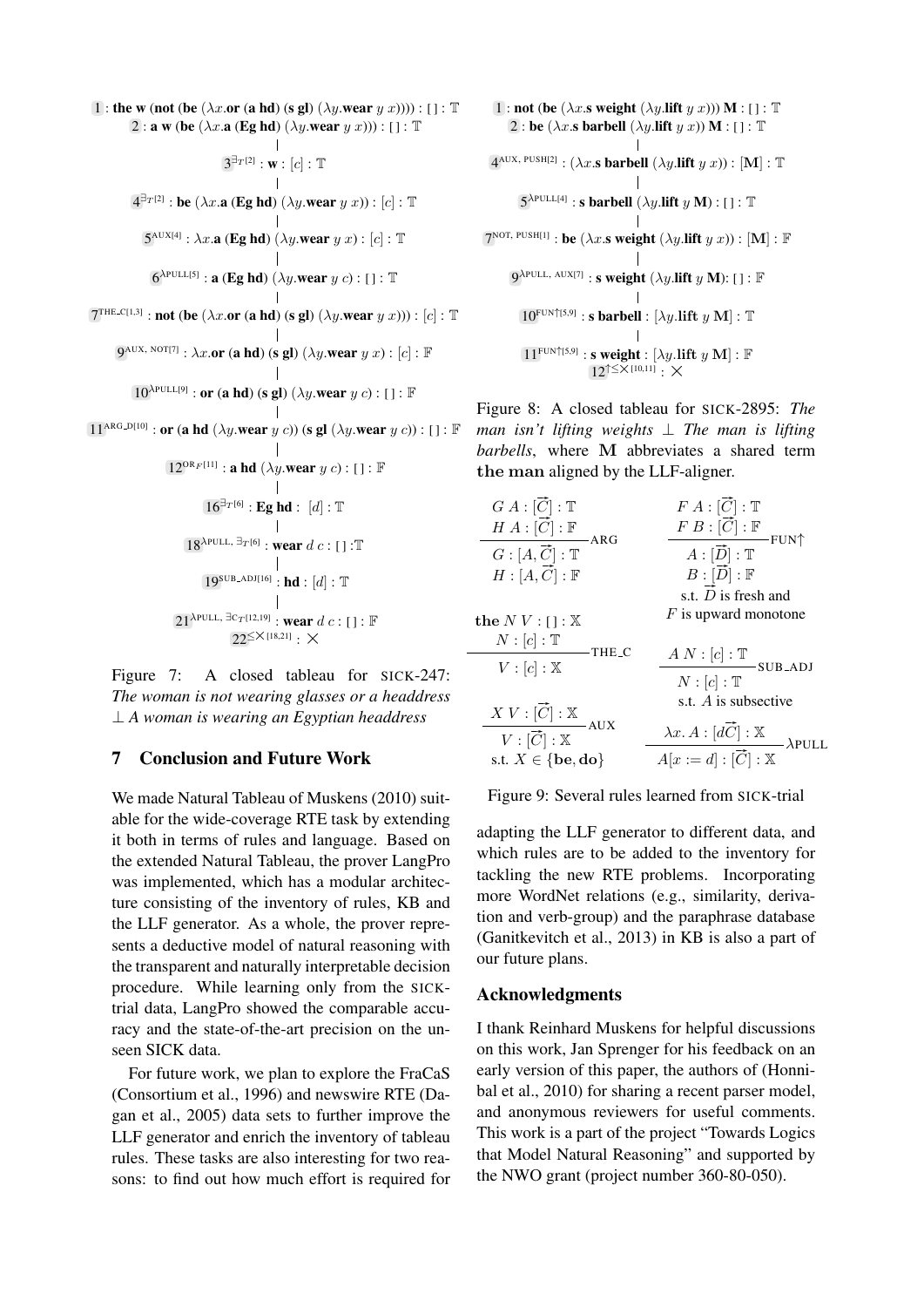#### References

- Lasha Abzianidze. 2015. Towards a wide-coverage tableau method for natural logic. In Tsuyoshi Murata, Koji Mineshima, and Daisuke Bekki, editors, *New Frontiers in Artificial Intelligence*, volume 9067 of *Lecture Notes in Artificial Intelligence*, page Forthcoming. Springer-Verlag Berlin Heidelberg.
- Gabor Angeli and Christopher D. Manning. 2014. Naturalli: Natural logic inference for common sense reasoning. In *Proceedings of the 2014 Conference on Empirical Methods in Natural Language Processing (EMNLP)*, pages 534–545, Doha, Qatar, October. Association for Computational Linguistics.
- Jon Barwise and Robin Cooper. 1981. Generalized quantifiers and natural language. *Linguistics and Philosophy*, 4(2):159–219.
- Islam Beltagy and Katrin Erk. 2015. On the proper treatment of quantifiers in probabilistic logic semantics. In *Proceedings of the 11th International Conference on Computational Semantics (IWCS-2015)*, London, UK, April.
- Islam Beltagy, Stephen Roller, Gemma Boleda, Katrin Erk, and Raymond Mooney. 2014. Utexas: Natural language semantics using distributional semantics and probabilistic logic. In *Proceedings of the 8th International Workshop on Semantic Evaluation (SemEval 2014)*, pages 796–801, Dublin, Ireland, August. Association for Computational Linguistics and Dublin City University.
- Evert W. Beth. 1955. Semantic Entailment and Formal Derivability. *Koninklijke Nederlandse Akademie van Wentenschappen, Proceedings of the Section of Sciences*, 18:309–342.
- Johannes Bjerva, Johan Bos, Rob Van der Goot, and Malvina Nissim. 2014. The meaning factory: Formal semantics for recognizing textual entailment and determining semantic similarity. In *Proceedings of the 8th International Workshop on Semantic Evaluation (SemEval 2014)*, pages 642–646, Dublin, Ireland.
- Patrick Blackburn and Johan Bos. 2005. *Representation and Inference for Natural Language: A First Course in Computational Semantics*. CSLI Press.
- Johan Bos and Katja Markert. 2005. Recognising textual entailment with logical inference. In *Proceedings of the 2005 Conference on Empirical Methods in Natural Language Processing (EMNLP 2005)*, pages 628–635.
- Johan Bos. 2008. Wide-coverage semantic analysis with boxer. In Johan Bos and Rodolfo Delmonte, editors, *Semantics in Text Processing. STEP 2008 Conference Proceedings*, Research in Computational Semantics, pages 277–286. College Publications.
- Johan Bos. 2009. Towards a large-scale formal semantic lexicon for text processing. In C. Chiarcos, R. Eckart de Castilho, and Manfred Stede, editors, *From Form to Meaning: Processing Texts Automatically. Proceedings of the Biennal GSCL Conference 2009*, pages 3–14.
- Stephen Clark and James R. Curran. 2007. Widecoverage efficient statistical parsing with ccg and log-linear models. *Computational Linguistics*, 33.
- The Fracas Consortium, Robin Cooper, Dick Crouch, Jan Van Eijck, Chris Fox, Josef Van Genabith, Jan Jaspars, Hans Kamp, David Milward, Manfred Pinkal, Massimo Poesio, Steve Pulman, Ted Briscoe, Holger Maier, and Karsten Konrad. 1996. Using the framework.
- James Curran, Stephen Clark, and Johan Bos. 2007. Linguistically motivated large-scale nlp with c&c and boxer. In *Proceedings of the 45th Annual Meeting of the Association for Computational Linguistics Companion Volume Proceedings of the Demo and Poster Sessions*, pages 33–36, Prague, Czech Republic, June. Association for Computational Linguistics.
- Ido Dagan, Oren Glickman, and Bernardo Magnini. 2005. The pascal recognising textual entailment challenge. In *Proceedings of the PASCAL Challenges Workshop on Recognising Textual Entailment*.
- Marcello D'Agostino, Dov M. Gabbay, Reiner Hhnle, and Joachim Posegga, editors. 1999. *Handbook of Tableau Methods*. Springer.
- Christiane Fellbaum, editor. 1998. *WordNet: An Electronic Lexical Database*. MIT Press.
- Melvin Fitting. 1990. *First-order Logic and Automated Theorem Proving*. Springer-Verlag New York, Inc., New York, NY, USA.
- Juri Ganitkevitch, Benjamin Van Durme, and Chris Callison-Burch. 2013. PPDB: The paraphrase database. In *Proceedings of NAACL-HLT*, pages 758–764, Atlanta, Georgia, June. Association for Computational Linguistics.
- Julia Hockenmaier and Mark Steedman. 2007. Ccgbank: A corpus of ccg derivations and dependency structures extracted from the penn treebank. *Comput. Linguist.*, 33(3):355–396, September.
- Matthew Honnibal, James R. Curran, and Johan Bos. 2010. Rebanking ccgbank for improved np interpretation. In *Proceedings of the 48th Meeting of the Association for Computational Linguistics (ACL 2010)*, pages 207–215, Uppsala, Sweden.
- Sergio Jimenez, George Dueñas, Julia Baquero, and Alexander Gelbukh. 2014. Unal-nlp: Combining soft cardinality features for semantic textual similarity, relatedness and entailment. In *Proceedings of*